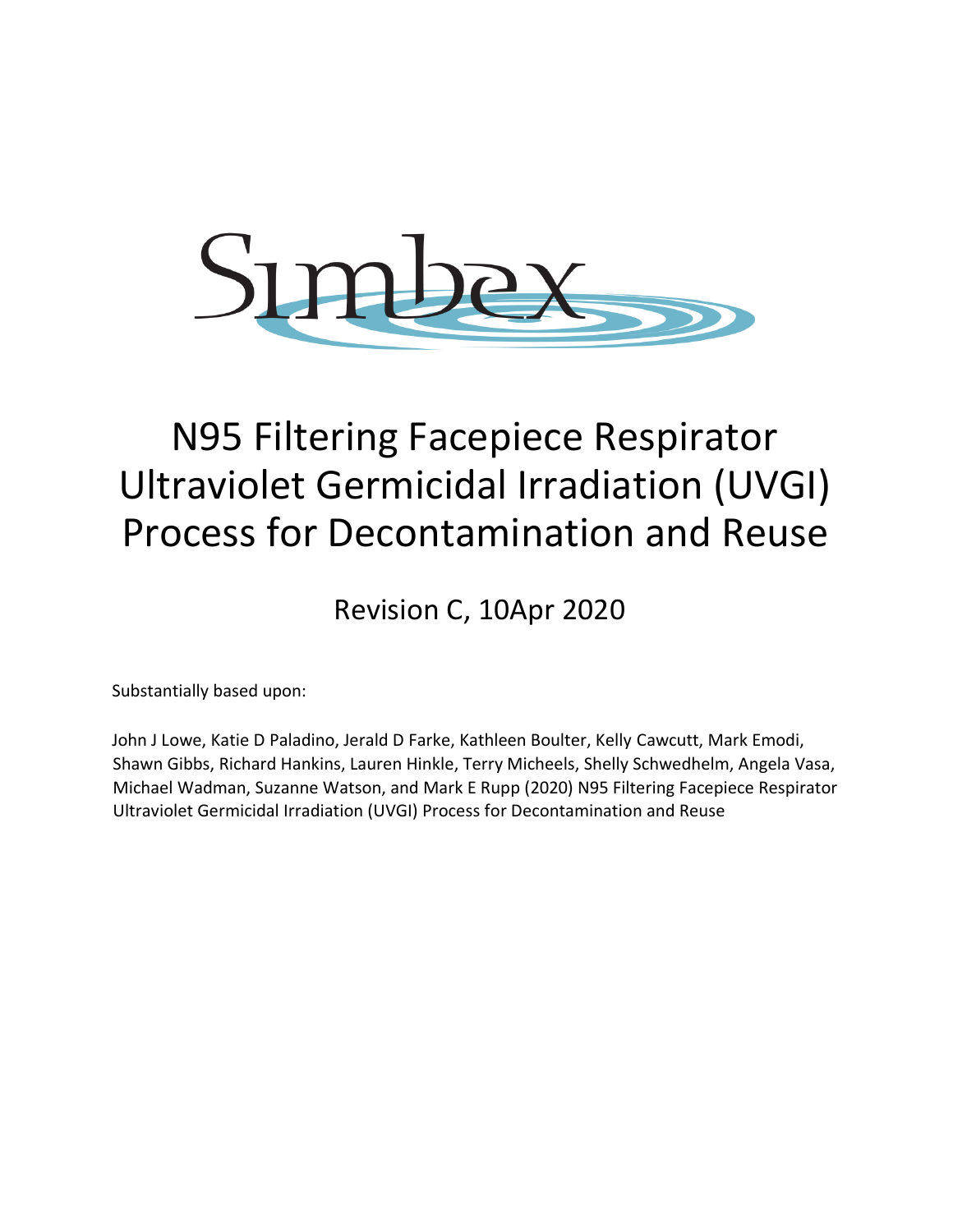# Introduction

## **Rationale and Method**

The ongoing pandemic of SARS-CoV-2 resulting in COVID-19 has severely stressed the worldwide healthcare system and has created dangerous shortages of personal protective equipment (PPE) including N95 filtering facepiece respirators (FFR). To extend the stockpile of FFRs and reduce risks associated with reuse of untreated, contaminated FFRs, we have developed a device and procedure for surface decontamination using ultraviolet germicidal irradiation (UVGI) to decontaminate used FFRs.

The evidence base supporting this program includes:

- UVGI has been shown to effectively inactivate a wide range of human pathogens including coronaviruses and other human respiratory viruses
- UVGI has been demonstrated to inactivate human respiratory viruses, including coronaviruses, on various models of N95 FFRs
- Levels of UVGI needed to inactive human respiratory viruses are well below the level of irradiation that adversely affects the fit and filtration characteristics of N95 FFRs
- UVGI can be safely administered when appropriate safeguards are in place.

Literature supports UVGI exposures of  $1 \frac{J}{cm^2}$  are capable of decontaminating influenza virus on N95 FFRs and exposures as low as of 2-5 mJ/cm<sup>2</sup> are capable inactivating coronaviruses on surfaces (1-2). Thus, the UVGI exposure chosen exceeds by several fold the amount of exposure needed to inactivate SARS-CoV-2 and provides a wide margin of safety for surface decontamination.

The UVGI Sterilization Chamber contains four 30W UV-C 254 nm bulbs two on each side and each set within 5 inches of each side of the masks. The chamber operates when the lever on safety switch on the left side is down (which happens when the cover is in place) and when the timer value is non-zero. As documented on the face of the timer, the chamber timing it set by turning the timer knob past the minimum setting value. The delivered UV energy is monitored using a handheld monitor at periodic intervals either with or without masks in the chamber.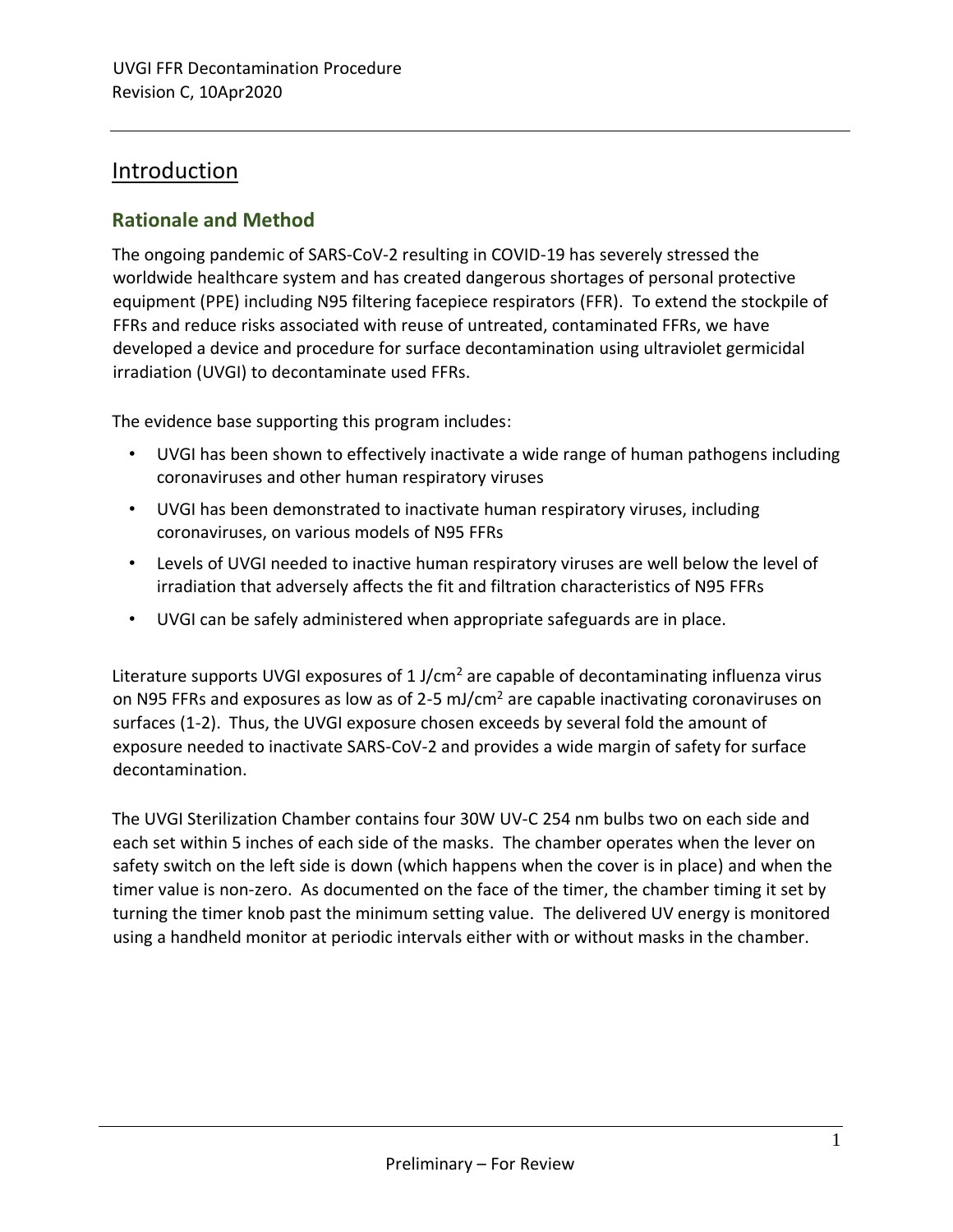# Roles

In this procedure, four roles are referenced:

- Healthcare Professional (HCP)
- UVGI Associate Pre-Disinfection (Pre)
- UVGI Associate Post-Disinfection (Post)
- Staff Associate

Both UVGI Associates, Pre and Post, work together to load and unload the cabinet.

# Zones

There are two zones and areas within those zones required as part of this process:

- 1. Soiled utility space: This is the location where the soiled masks are stored, bagged and ready for later disinfection.
- 2. Clean area: A large area containing the prep for disinfection, the UV-C disinfection cabinet, and an area remote from the area surrounding the disinfection cabinet where processed masks can be re-bagged for delivery back to HCPs.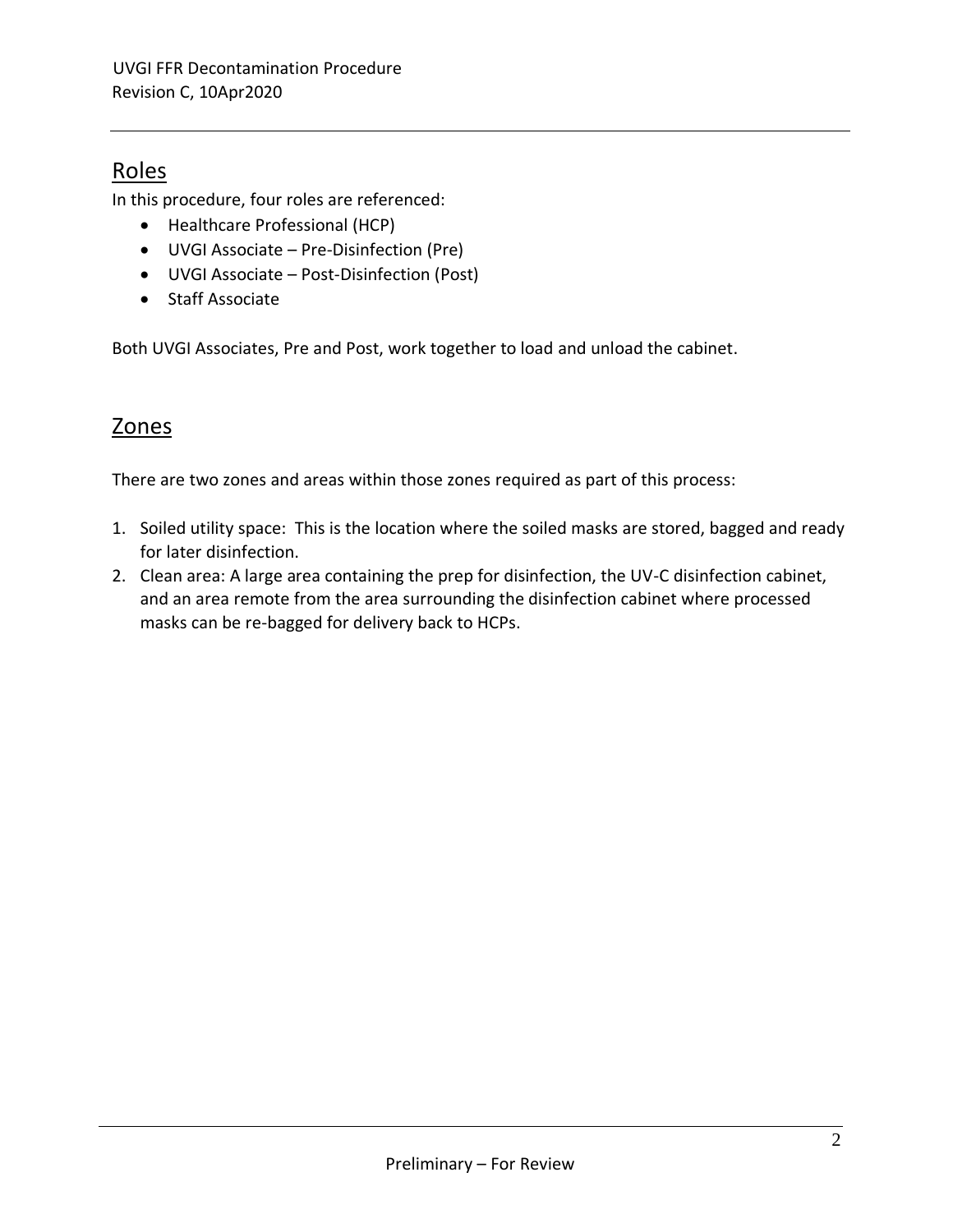# Healthcare Professional (HCP)

## **Use of FFR by HCP**

1. This step would typically be handled as part of the overall FFR management protocol, whether the technology used in vaporized hydrogen peroxide or UV-C light.



Using a black ink permanent marker, HCP writes the date of first use.

- 2. HCP uses FFR following local institution guidelines.
- 3. HCP doffing will be handled per general decontamination guidelines.
- 4. HCP will deliver the soiled mask to the appropriate location, soiled utility space, and in the manner defined by the decontamination guidelines.
- 5. HCP will notice a tally mark has been added, by the UVGI associate, after disinfection process, to track the number of times a mask has gone through the disinfection. Once the maximum number of disinfection cycles has been reached, which is up to 20, the FFR will be discarded and the HCP will be required to obtain a new FFR.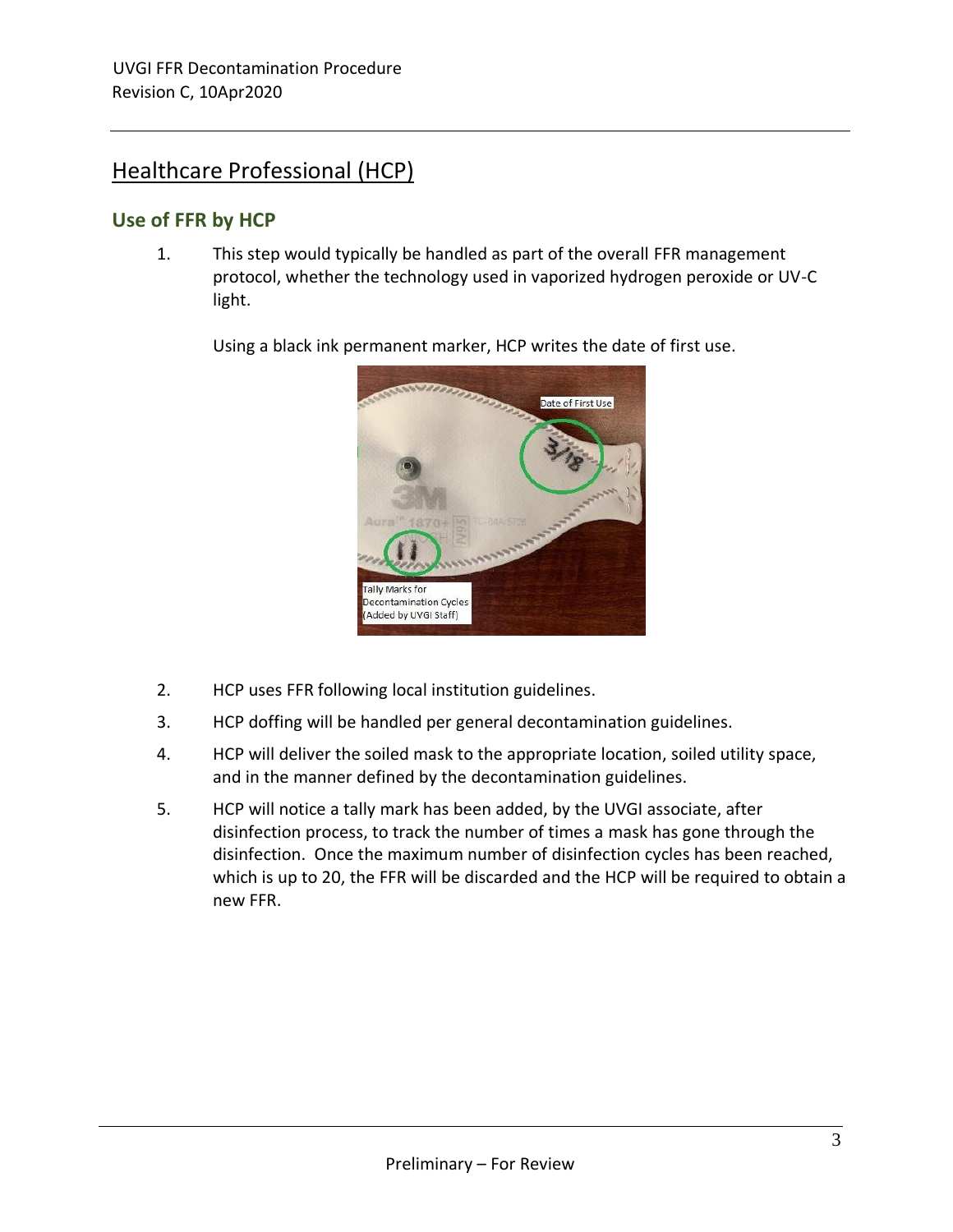### **UVGI Associates Management and Decontamination of Masks**

- 1. UCGI-Pre acknowledges receipt of used respirators from courier in soiled utility space.
- 2. UVGI-Pre dons PPE (gown, gloves, procedural mask) for contact precautions.
- 3. UVGI-Pre transfers the cart with soiled FFRs, to the Decontamination Location, which is in the clean area.
- 4. FFR are removed from each bag one at a time. The number of decontamination cycle marks are reviewed, and any FFR with too many marks is to be discarded properly. UVGI Pre inspects for any material damage to FFR or straps. Verify that no soiling/stains are visible on mask. Discard any masks that have damage or soiling apparent.
- 5. Secure the frame. Before each mask is loaded on the frame, UVGI Pre cleans the rubber straps with a sterilizing wipe.
- 6. UVGI-Pre then loads the soiled masks into the frame, delicately blooming FFR exposing as much outer surface as possible while preserving structure integrity. Do not turn masks inside out. Masks should not overlap each other. Do not touch the straps when hanging the masks if your hands have touched the mask body.
- 7. When the frame is fully loaded with masks by UVGI-Pre, UVGI-Post opens the cabinet.
- 8. UVGI-Pre then loads the frame in the cabinet, secures it with the Velcro straps. UVGI-Pre then wipes the top of the frame, handle and Velcro straps with a sterilizing wipe.

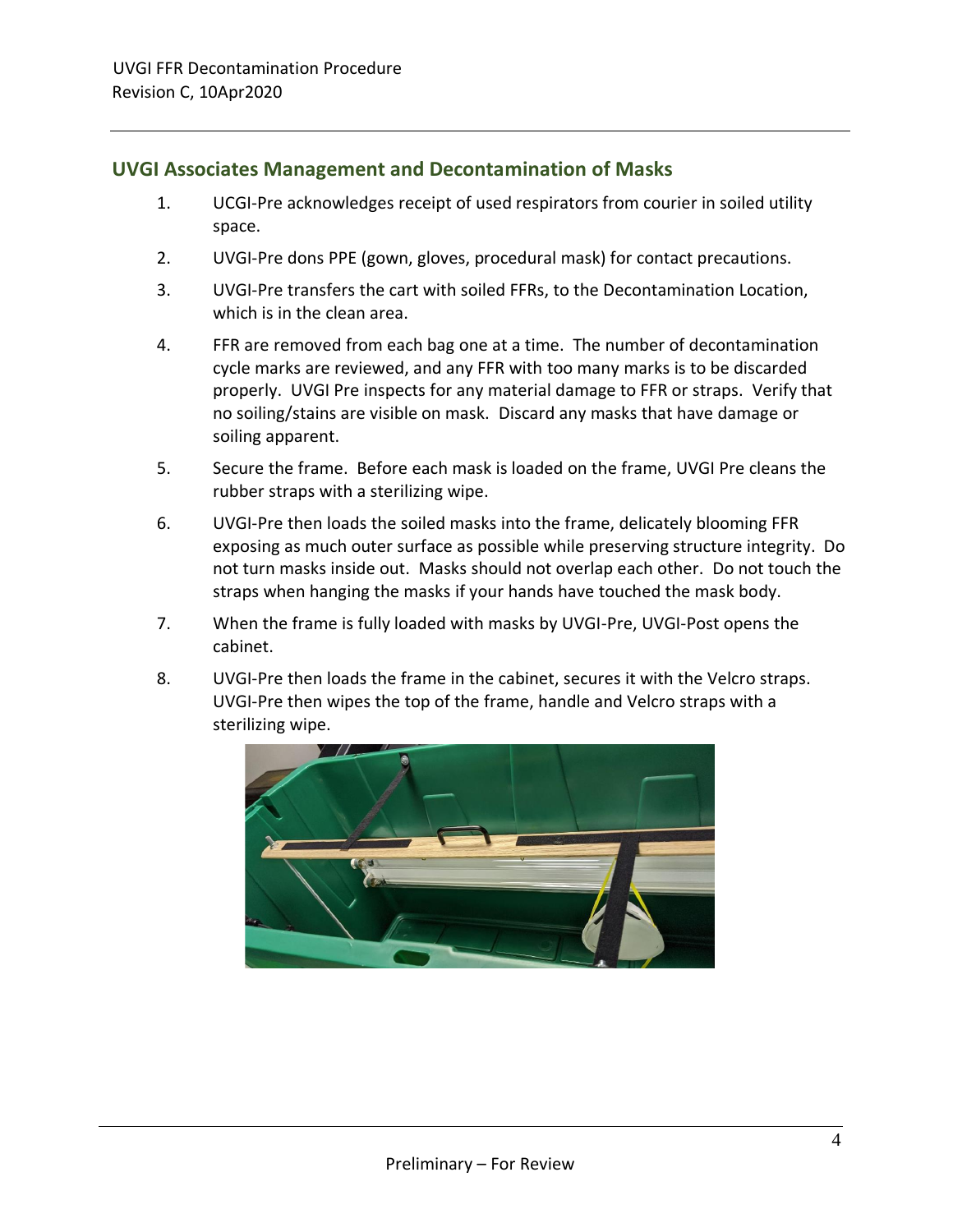9. Then UVGI-Post closes the cover and sets the timer to the value "10" for 10 minutes of timer operation.

*Important! The UV light in the chamber at the high levels necessary to inactive pathogens will damage human tissue. There is a safety switch that disables the UV light but DO NOT open the cover when the UV light is on (cover on and mechanical timer operating). DO NOT force the mechanical timer dial.*



- 10. UVGI-Pre changes gloves and wipes/disinfects the exterior of the cabinet and the cart used to deliver the soiled FFRs.
- 11. When the time cycle is complete, UVGI-Post removes the frame to a far location in the clean area close to the exit, removes the masks, and delivers the frame to UVGI-Pre for loading and the disinfection cycle repeats.
- 12. A staff associate at the far location in the clean area loads in the masks into bags per the disinfection procedure and exits the room with the bagged masks for delivery back to the HCP.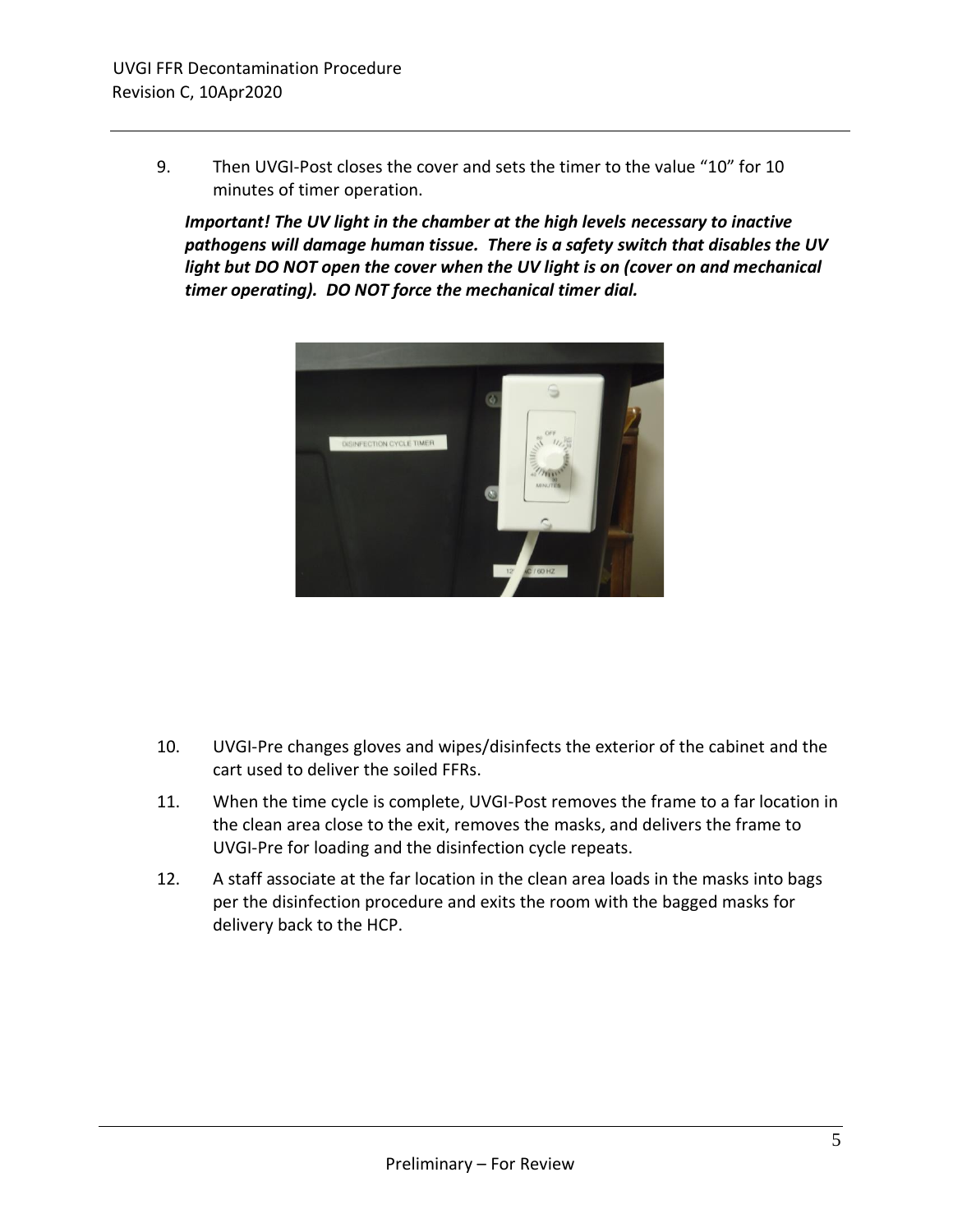13. with the frame in place. Setup the UV sensor so it is facing the rear of the chamber, close the lid and set the timer for the minimum operating setting for the timer, taking a reading close at 30 seconds or longer into the timer cycle. At the end of the cycle, move the UV sensor so it is facing the front of the chamber, close the lid, set the timer again and take a reading at about 30 seconds into the cycle. The 30 second timing is not critical; we want to allow some time for the bulb light output to stabilize.

#### *Important! Both readings MUST be greater than 3000 uW/cm^2. If they are not, then the chamber should not be used and the masks since the last check were not adequately disinfected*



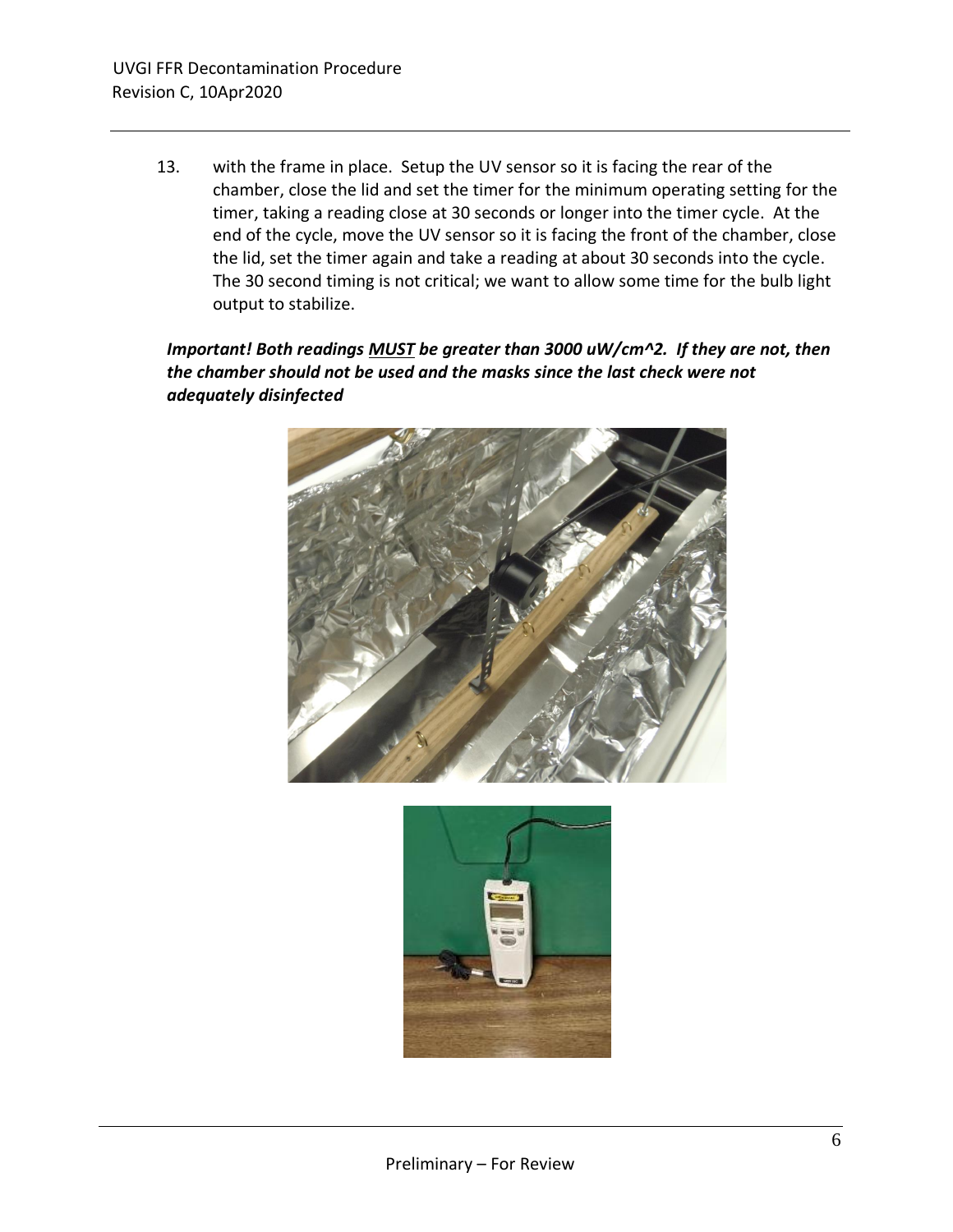*.*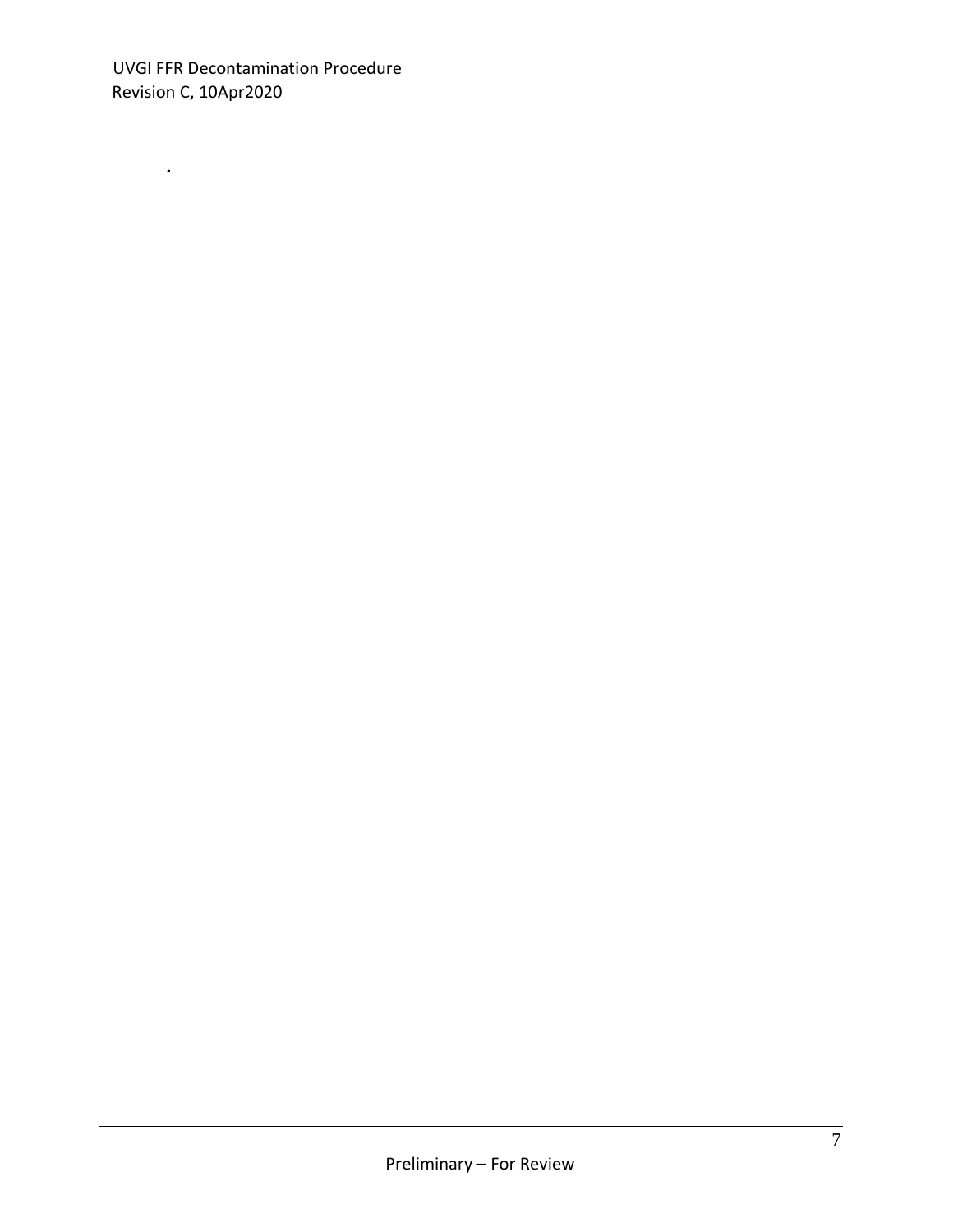## UV Test Data – for reference only Second unit in black container, 07Apr2020 and 08Apr2020



|     | Rear                           |       |
|-----|--------------------------------|-------|
|     | Light Fixtures with UV-C Bulbs |       |
| Let |                                | Right |
|     | Light Fixtures with UV-C Bulbs |       |
|     | Front<br>Timer                 |       |

#### Test Name: Back of Mask UV Light Level

- 1. Procedure is to take an N95, cut a hole in the rear of the mask and using gaffer's tape secure the UV meter sensor so it measures the UV level at the rear of the mask as closely as possible.
- 2. Perform a two-minute warm up for the bulbs.
- 3. Move the mask to each position in the fixture and set the timer for one minute. Take a reading near the end of the 1-minute period from the meter and log in the table.
- 4. Take one set of readings with the mask/sensor facing the rear of the cabinet and a second set of reading with the mask/sensor facing the front of the cabinet.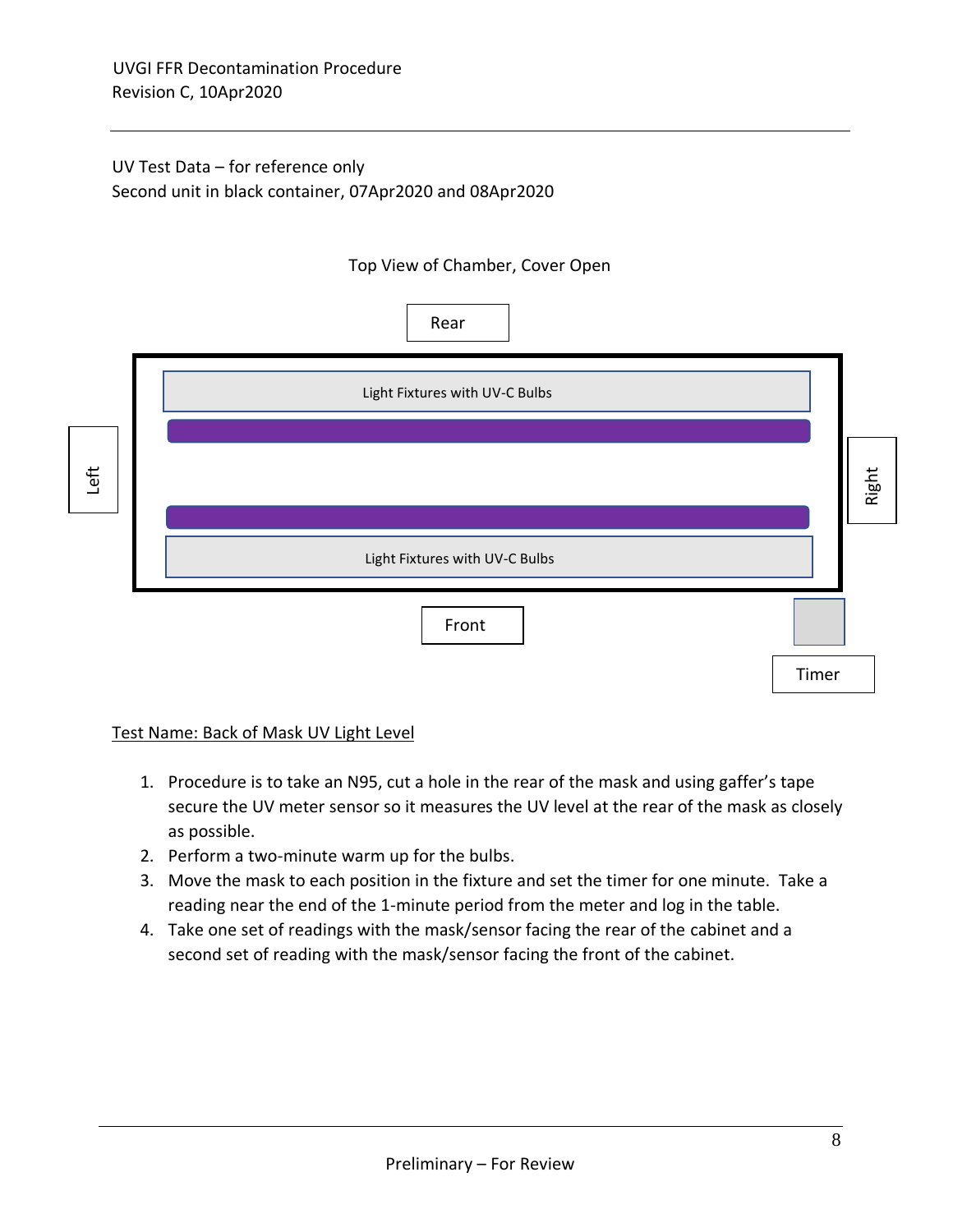

| Front/Rear Facing | Sensor Reading uW/cm^2<br><b>Position Number</b> |      |
|-------------------|--------------------------------------------------|------|
| Rear              | 6                                                | 2988 |
| Rear              | 5                                                | 3366 |
| Rear              | 4                                                | 3752 |
| Rear              | 3                                                | 3528 |
| Rear              | $\overline{2}$                                   | 3189 |
| Rear              | $\mathbf 1$                                      | 2161 |
|                   |                                                  |      |
| Front             | 6                                                | 2927 |
| Front             | 5                                                | 3374 |
| Front             | 4                                                | 3793 |
| Front             | 3                                                | 4067 |
| Front             | $\overline{2}$                                   | 3610 |
| Front             | 1                                                | 1905 |
|                   |                                                  |      |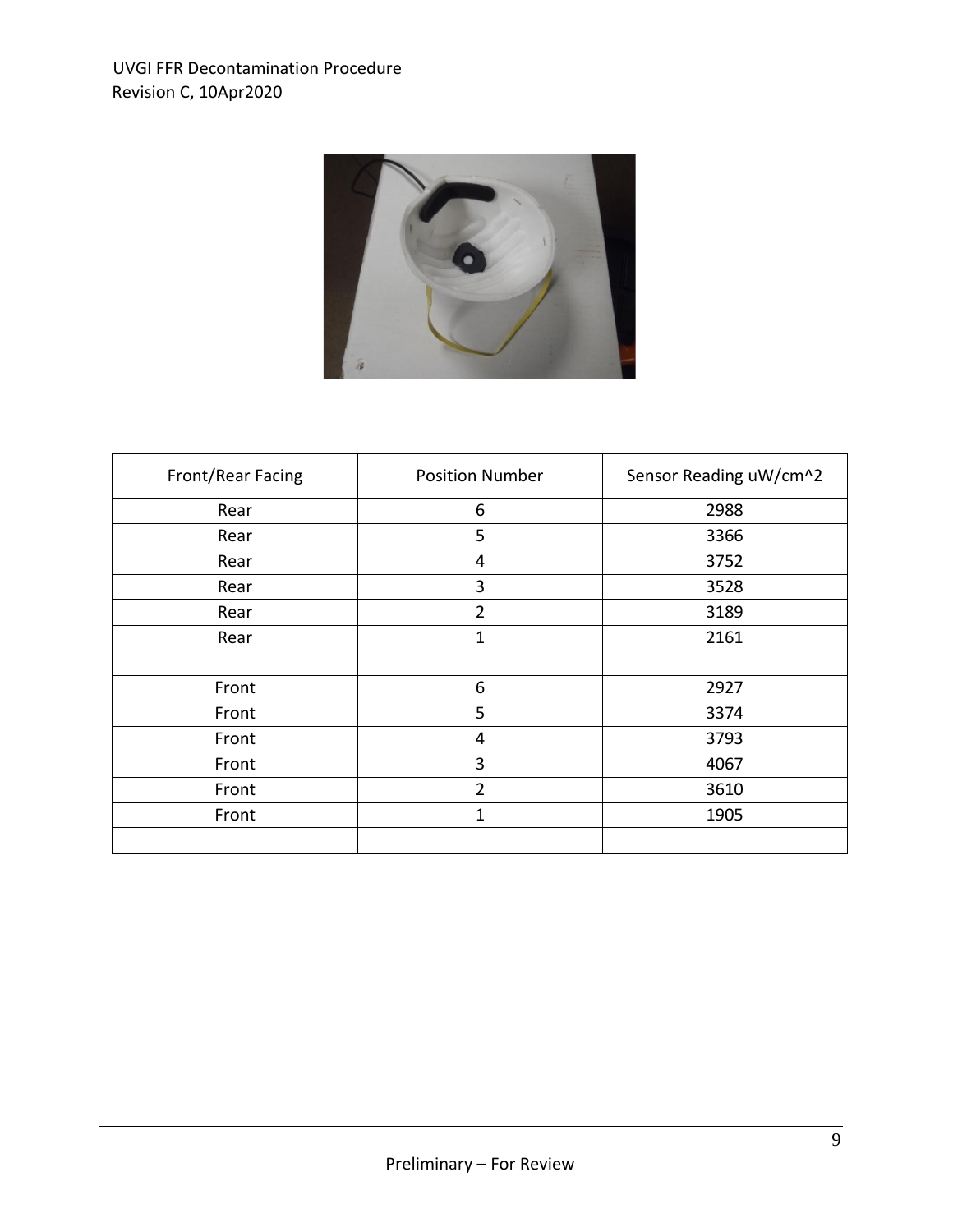#### Test Name: UV Across the Chamber

Procedure is to mount the sensor at one side of the chamber with VHB attached to the bulbs, pointing across the chamber at the UV bulbs on the opposite side with no masks in between.

Facing Rear with the sensor on the Front bulbs = 3619 uW/cm^2 Facing Front with the sensor on the Rear bulbs = 3352 uW/cm^2

#### Test Name: Left and Right Mask Shadowing

- 1. Procedure is to cut a hole into one side of an N95 and secure it using clamps in the approximate position it would have if no sensor was present, in order to measure the UV light energy arriving in the shadowed area of the mask.
- 2. The lamps had a 2-minute warm up and each test had a 1-minute cycle with a reading taken toward the end of each cycle.

| Sensor on Right or Left | <b>Position Number</b> | Sensor Reading uW/cm^2 |
|-------------------------|------------------------|------------------------|
| Right                   | 6                      | 2380                   |
| Right                   | 5                      | 2545                   |
| Right                   | 4                      | 2639                   |
| Right                   | 3                      | 1473                   |
| Right                   | 2                      | 1052                   |
| Right                   | 1                      | 434                    |
|                         |                        |                        |
| Left                    | 6                      | 865                    |
| Left                    | 5                      | 2105                   |
| Left                    | 4                      | 2135                   |
| Left                    | 3                      | 2274                   |
| Left                    | $\overline{2}$         | 2143                   |
| Left                    | 1                      | 2076                   |
|                         |                        |                        |

3. All readings were taken with the mask pointed toward the rear of the chamber.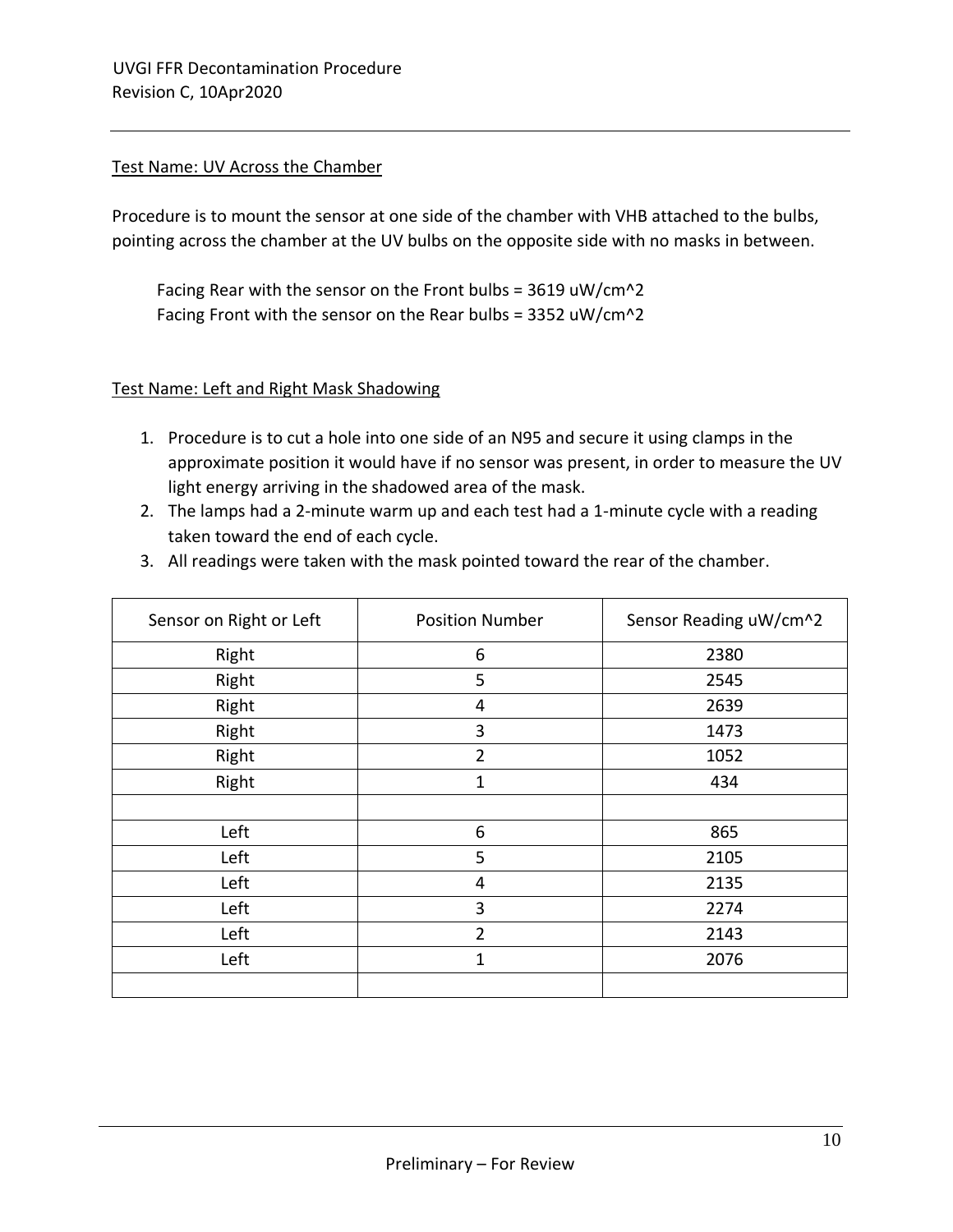## Sterilizer Bulb Testing

28Mar2020, Room Temperature about 30% RH

uW/cm^2 taken using General UV512C probe pointed at pair of bulbs; whether other bulbs are present behind the sensor has been informally determined to not substantially impact the target reading. To be clear, readings can only be taken when the device is powered. Timer should always be allowed to run down, do not force it.

| <b>Bulb</b>         | Conditions                                                 | Low     | High    |
|---------------------|------------------------------------------------------------|---------|---------|
|                     |                                                            | uW/cm^2 | uW/cm^2 |
| <b>Both Philips</b> | 2-minute (mech timer) warmup, first of day                 |         | 1728    |
|                     | +2 more minutes                                            |         | 2157    |
|                     | +2 more minutes                                            |         | 2256    |
|                     | Off 25s, cover on, operate one minute                      | 2053    | 2211    |
|                     | Off 1-minute cover on, operate one minute                  | 1891    | 2173    |
|                     |                                                            |         |         |
| GE A and B          | From the first/opened box of bulbs                         | 2323    | 2802    |
|                     | 2-minute warmup, first time these bulbs                    |         |         |
|                     | powered                                                    |         |         |
|                     | Off and cover off 30s, cover on operate one                | 2711    | 2832    |
|                     | minute                                                     |         |         |
|                     |                                                            |         |         |
| GE C and D          | 2-minute warmup, first time these bulbs                    | 1852    | 2767    |
|                     | powered                                                    |         |         |
|                     | Off and cover off 30s, cover on operate one                | 2722    | 2848    |
|                     | minute                                                     |         |         |
|                     |                                                            |         |         |
| GE E and F          | 2-minute warmup, first time these bulbs                    | 1976    | 2710    |
|                     | powered                                                    |         |         |
|                     | Off and cover off 30s, cover on operate one                |         | 2712    |
|                     | minute                                                     |         |         |
|                     |                                                            |         |         |
| GE G and H,         | 4 new GE bulbs, replaced Philips that were not             | 1351    | 2318    |
| and J and K         | targeted                                                   |         |         |
|                     | From the second box of bulbs, which were at<br>$~\sim$ 50F |         |         |
|                     |                                                            |         | 2613    |
|                     | One more minute, cover on                                  |         |         |
|                     | One more minute, cover on                                  |         | 2676    |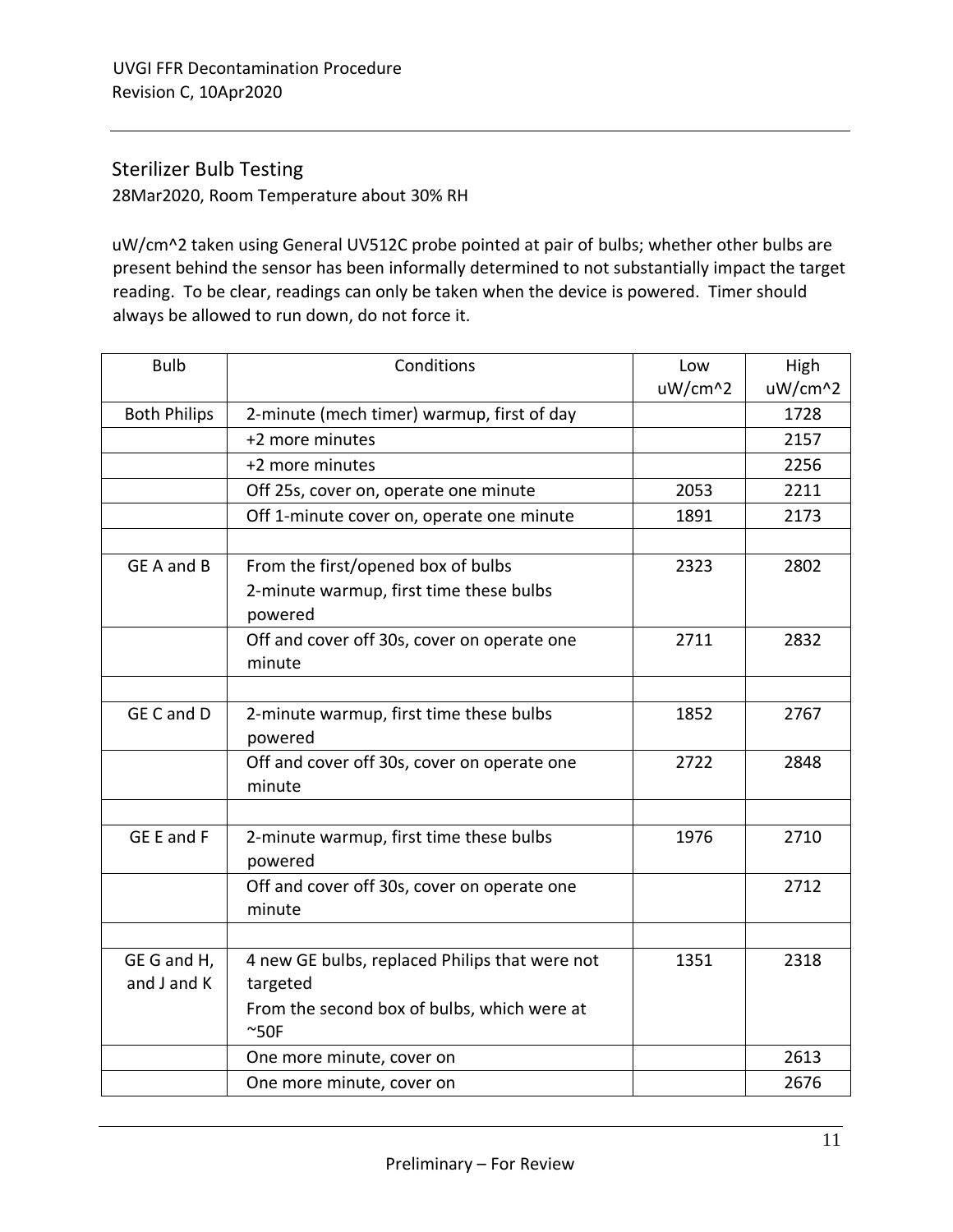| Off and cover off 30s, cover on operate one-      |      | 2815 |
|---------------------------------------------------|------|------|
| minute, adjusted position of sensor               |      |      |
| Sit with cover off 15 minutes, unpowered          |      |      |
| Operate one minute                                | 2070 | 2543 |
| 30s off and cover off, operate one minute         | 2603 | 2769 |
| 30s off and cover off, operate one minute         | 2793 | 2937 |
| 30s off and cover off, operate one minute         | 2878 | 2982 |
| 30s off and cover on operate one minute           | 2962 | 3047 |
| 30s off and cover on operate one minute           | 2942 | 3074 |
| 30s off and cover on operate one minute           | 3048 | 3114 |
| Cover on, run three minutes to check temps;       |      |      |
| fixtures (near sheet metal covering ballast) were |      |      |
| 88F and 86F, metal rings at edges of bulbs were   |      |      |
| 88F and 92F                                       |      |      |
|                                                   |      |      |